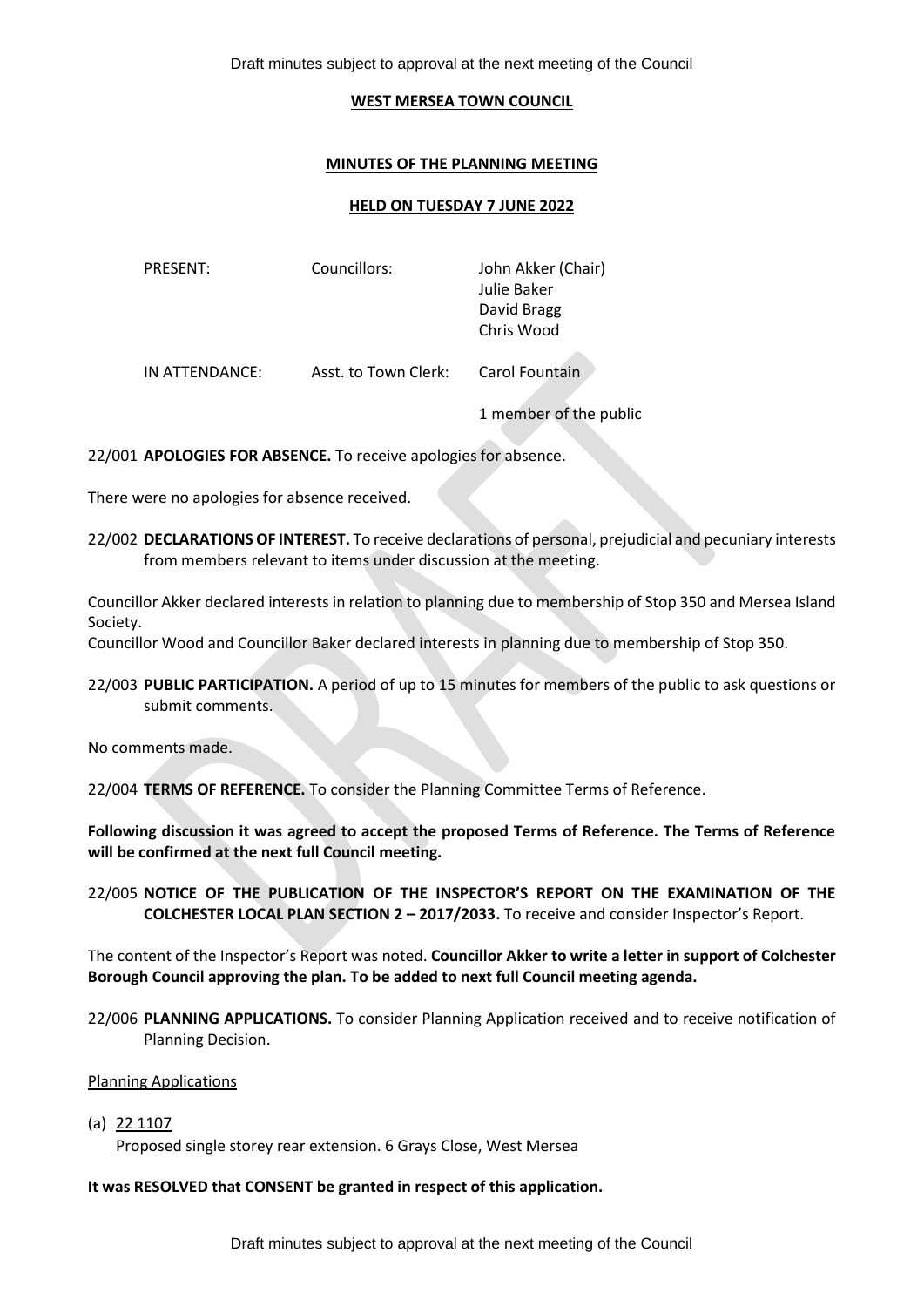### (b) 22 1154

Demolish existing garage/utility room and construct new one/two storey side extension, alterations to existing rear dormers and other material changes. 40 Seaview Avenue, West Mersea

### **It was RESOLVED that CONSENT be granted in respect of this application.**

(c) 22 1155

Proposed detached car port. 40 Seaview Avenue, West Mersea

### **It was RESOLVED that CONSENT be granted in respect of this application.**

(d) 22 1203

First floor rear extension, single storey rear extension and general alterations and improvements to existing dwelling. 19 Empress Avenue, West Mersea

## **It was RESOLVED that CONSENT be granted in respect of this application.**

(e) 22 1143

Erection of single storey laundry room to side elevation of property. 8 Grove Avenue, West Mersea

## **It was RESOLVED that CONSENT be granted in respect of this application.**

(f) 22 1234

Single storey front and rear extensions. 7 King Charles Road, West Mersea

## **It was RESOLVED that CONSENT be granted in respect of this application.**

### Applications passed

(a) 22 0515

Application for variation of condition 3 following grant of planning permission 14 4585. Land forming part of, Seaview Holiday Park, Seaview Avenue, West Mersea

(b) 22 0811

Proposed rear extension. 28 Kingsland Road, West Mersea

(c) 21 3234

Application for approval of reserved matters following outline approval 20 0351 Land at, Dawes Lane, West Mersea

### WMTC comment:

*West Mersea Neighbourhood Plan: WMTC is concerned to ensure that the West Mersea Neighbourhood Plan – which has recently been to referendum and voted in favour of acceptance, with a substantial 88% mandate and which has now been adopted by CBC -should now be given full consideration in respect of this application.*

*In this context, particular consideration should be given in respect of: the vehicular site access from Dawes Lane; provision of recreation space - sports pitches; and pedestrian access through Wellhouse Green.* 

*Essex Highways have already commented on the need for pathways to be wide enough to accommodate both pedestrians and cycles but we note that these are not referenced in the plan.*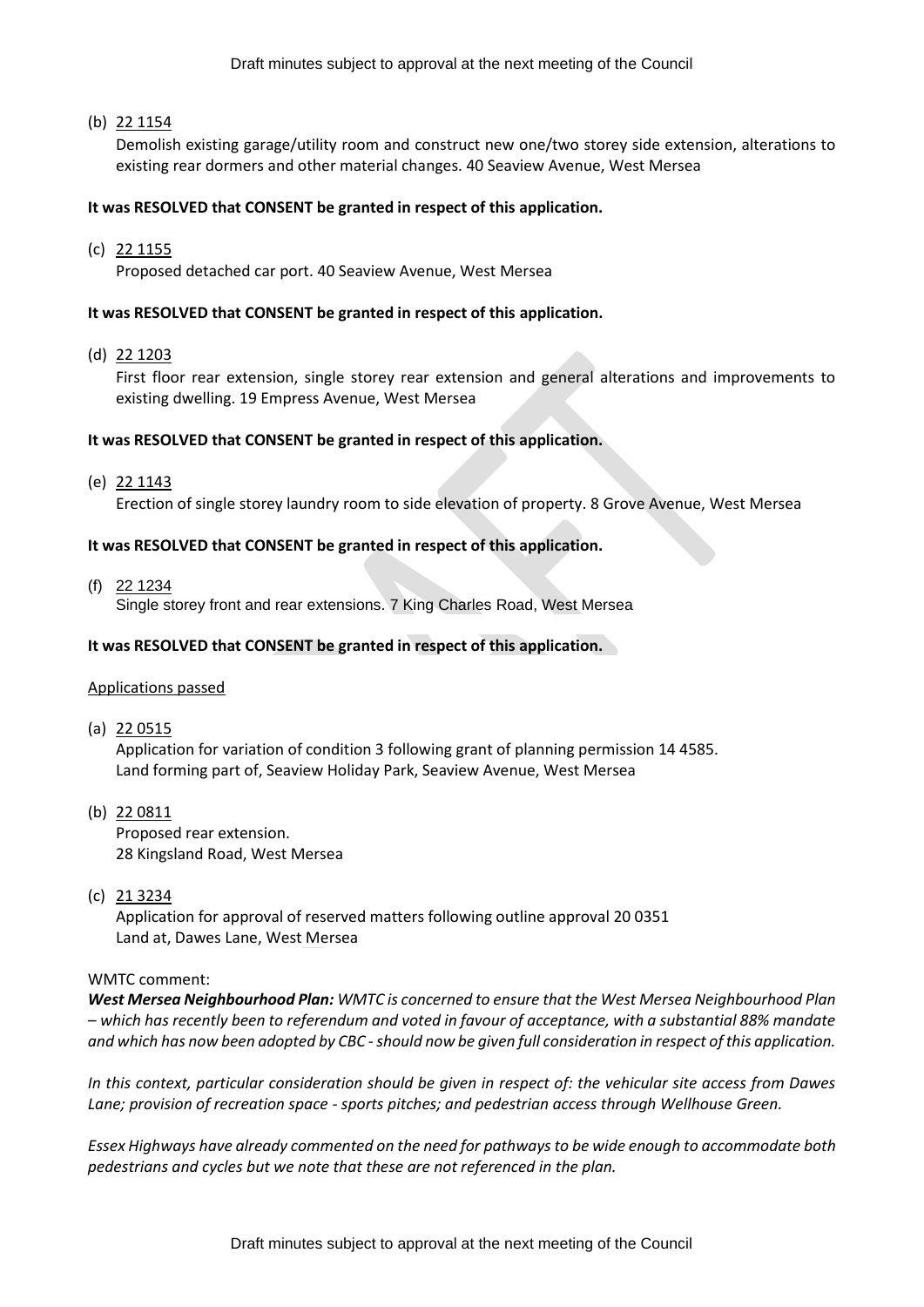Draft minutes subject to approval at the next meeting of the Council

*To fulfil the WMNP requirements the footway access from the new development to Wellhouse Estate will need to be given particular attention. Wellhouse Avenue to Glebe View / Bower Close has no footways. The additional 100 dwellings will require both cycling, wheelchair and pedestrian access to East Road and onward access to the village and bus routes on and off the Island. This is likely to be the main access for Pedestrians and Cycling to this estate from the village there is a safety aspect to be considered.* 

*Further, this pedestrian and disabled approach would be used to get to the medical Centre on the North East corner of the development, if it goes ahead, with the attaching additional pedestrian use. There should be a pedestrian right of way through this roadway section of Wellhouse Avenue with appropriate signage and surface markings to define it.*

*The footway access from the estate onto Dawes Lane at the south east corner is also considered problematic - pedestrians having to cross over Dawes Lane and back again to the west side to access the village. The point at which the footway meets East Road is a particular concern - the pathway is steep and holds particular risks to wheelchair users.*

*We also want to comment on the 2.7 Km Circular Walking Route's exit from the site, in the North East corner, directly onto Dawes Lane and to the Bridleway in the north. There should be a section of pathway provided along the grass verge off the public highway and the verge should be made suitable for walking.*

*There are specific references to the site within WMNP, which the Council is keen to ensure are considered and upheld! - Policy WM 3 - Land at Dawes Lane.*

*Housing Mix: WMTC is specifically concerned to ensure that, in accordance with the Plan: "The development should provide for a mixture of two and three bedroom houses and bungalows, as identified in the WMNHP Housing Needs Survey"* 

*Affordable Housing: WM3 has specific policy in respect of " Affordable Housing: WMTC seeks within the allocation there is a provision for local residents, or those who have significant local connection. WMTC seeks that there be further discussion with the developer on the provision, administration and scope of affordable housing provision.* 

*Site Access: WMTC is keen to ensure the suitability of the: "single site vehicular access shall be provided from Dawes Lane" WMTC has concerns around the lines of sight for this access, the width of the road at this point and the need for traffic calming measures in Dawes Lane – either a 30MPH or indeed 20MPH speed limit and general improvements to Dawes Lane – in particular road marking and general widening north of the site, and perhaps narrowing with a priority for traffic leaving the Island at the entrance and south of the site.*

*Specific attention is drawn to the need to improve the junctions at both ends of Dawes Lane particularly the one onto East Road. This to take account of increased vehicle movements resulting from both Brierley Paddocks and Dawes developments.*

*Recreation space: WMNP also states in paragraph.6.1: "Opportunities for participating in exercise are important to the health of residents and reducing pressures on the health service. The Neighbourhood Plan can play an important role in making sure that there are sufficient and adequate services in West Mersea to meet the needs of current and future residents. As the population of the town grows there is likely to be a demand for further facilities and Policy WM 3 makes provision for the extension of The Glebe to enable this."*

*The policy SS12a and WMNP calls for sports pitches on this Open Space. By placing Community Land 2 and the Suds feature on the western end of Public Open Space does preclude any direct future expansion of the playing fields being extended eastwards into this new area. At least one full size football pitch will be required if the existing pavilion on Glebe1 is to be relocated and upgraded and extended, to Glebe 3, together with an extended car parking area.*